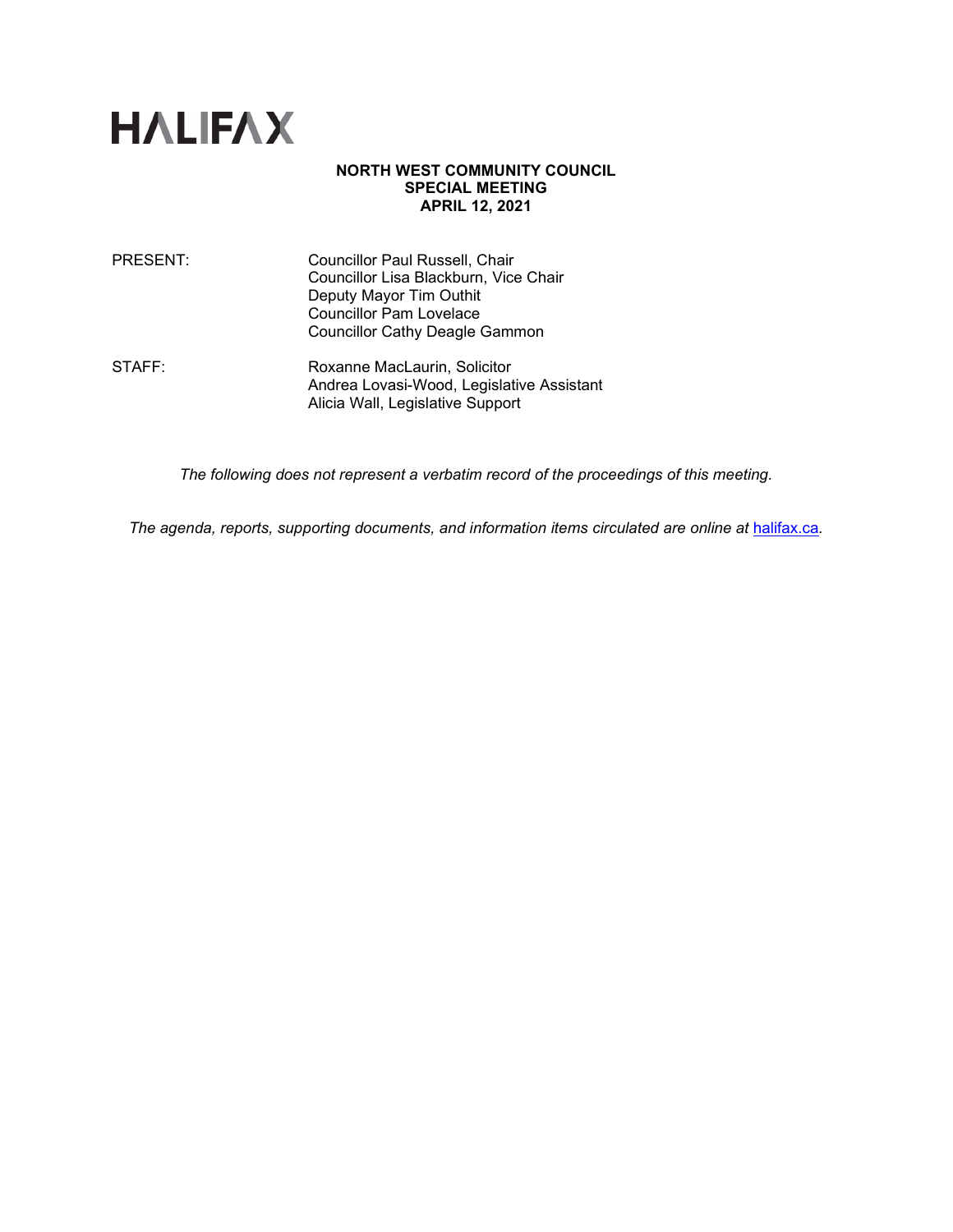*The meeting was called to order at 7:06 p.m., and recessed at 10:06 p.m. Community Council reconvened in at 10:20 p.m., and adjourned at 10:32 p.m.*

# **1. CALL TO ORDER**

The Chair called the meeting to order at 7:06 p.m.

### **2. APPROVAL OF MINUTES – March 8, 2021**

MOVED by Councillor Deagle Gammon, seconded by Councillor Blackburn

**THAT the minutes of March 8, 2021 be approved as circulated.**

### **MOTION PUT AND PASSED.**

# **3. APPROVAL OF THE ORDER OF BUSINESS AND APPROVAL OF ADDITIONS AND DELETIONS**

*Additions:*

Item 16.1: Changes to Beaver Bank, Hammonds Plains and Upper Sackville LUB

*Deletions* - *None*

MOVED by Councillor Lovelace, seconded by Deputy Mayor Outhit

### **THAT the Order of Business be approved as amended.**

### **MOTION PUT AND PASSED.**

**4. BUSINESS ARISING OUT OF THE MINUTES - NONE 5. CALL FOR DECLARATION OF CONFLICT OF INTERESTS - NONE 6. MOTIONS OF RECONSIDERATION – NONE 7. MOTIONS OF RESCISSION – NONE 8. CONSIDERATION OF DEFERRED BUSINESS – NONE 9. NOTICES OF TABLED MATTERS – NONE**

**10. HEARINGS**

#### **10.1 PUBLIC HEARINGS**

**10.1.1 Case 19117: Development for 525-unit Mobile Home Park on the Old Truro Road, Enfield – Supplementary Report dated February 22, 2021 and Staff Report dated May 4, 2020**

The following was before Community Council:

- Supplementary staff report dated February 22, 2021
- Staff recommendation report dated May 4, 2020
- Correspondence from James Taylor, Janet Dares, Patricia Crowe, Gerry Louis, Pat Poirier, Bob Poirier, Adrian Spencer, Derek MacIsaac, Joanne Hamilton, Carrie MacDougall, Lydia MacIsaac, Gary Meade, Mike Musolino, Shawn Romaine, Bill and Charlotte Smith, Robert Stevens, Scott Allan, Stephen Boudreau, Shannon Doane, Terry Fogarty, Joanne Franklin, Jason and Angela Kainola, Melanie Lawson, Laura Lee Lyttle, Angus Poulain and Luke Taylor
- Staff presentation dated April 12, 2021

Shayne Vipond, Planner III, Rural Policy & Applications presented case 19117. The site is approximately 1,078 acres and is currently vacant. A Public Information Meeting was held on June 23, 2014, as well as two community open houses in 2018. Feedback from the community was generally unsupportive of the proposal. Concerns included impacts to the water table, impacts to wilderness, traffic, impacts on property values, and environmental concerns.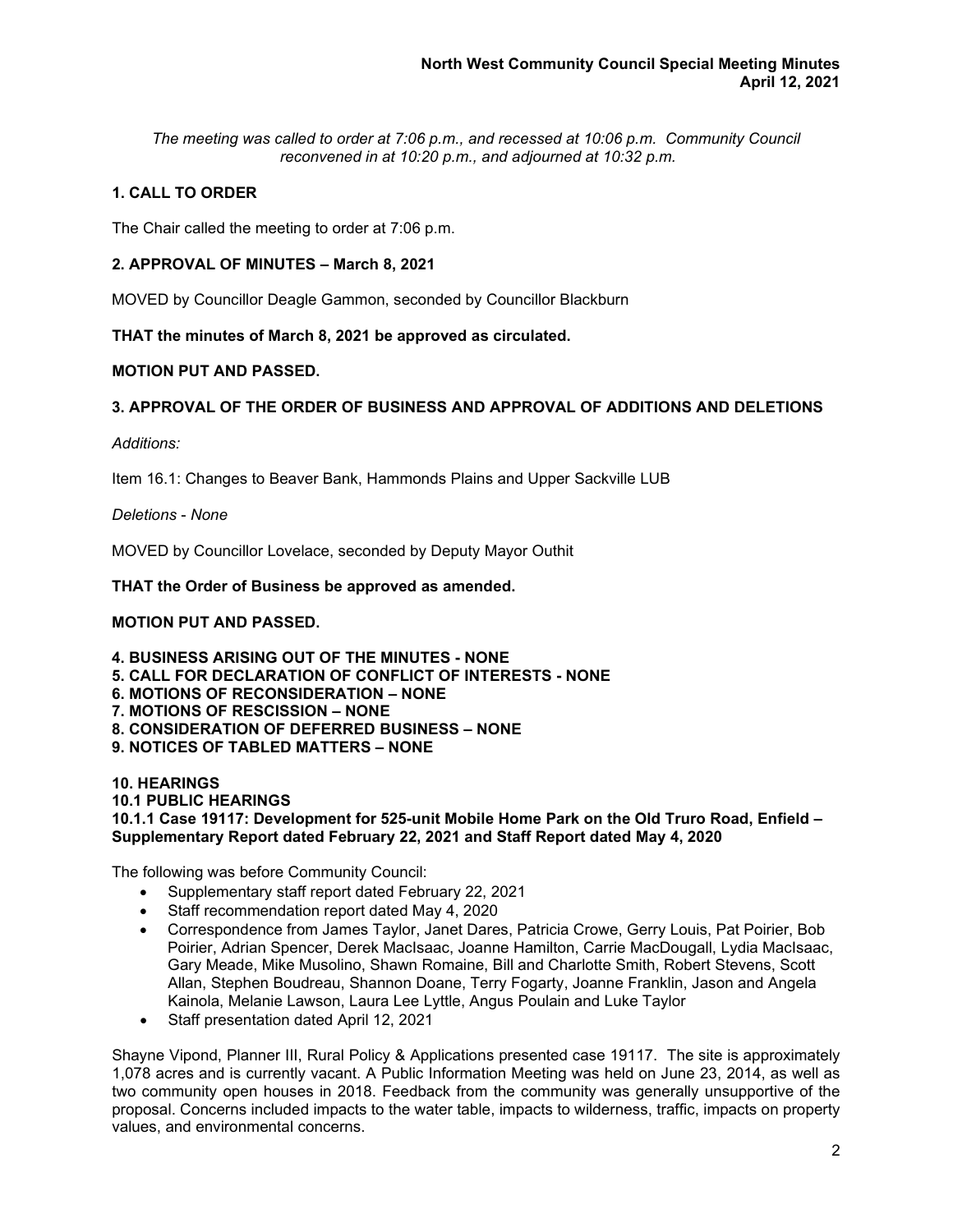The enabling policy under the Municipal Planning Strategy is MU-3, which permits the development of mobile home parks by development agreement only. A copy of the staff presentation is on file.

The Chair opened the Public Hearing and invited the applicant to come forward and address Community Council.

Jennifer Tsang, Sunrose Land Use Consulting, on behalf of the applicant, spoke to the proposal and the concerns of residents. Access to the Hescott Subdivision has been removed to satisfy concerns and there will be approximately 750-1000 feet between the mobile homes and the existing residences. Level 1 and level 2 groundwater assessments have been completed and results indicate there is enough water for approximately one-third of the development. Additional testing would be required at different phases. Tsang further stated there is a desperate need for affordable housing and these homes would be affordable and high-quality.

The Chair reviewed the rules of procedure for public hearings and called for the registered speakers.

**Paul Turbitt**, **North Kentville**, is part of the Nova Scotia Turtle Patrol which encourages nesting, hatching and breeding of turtles in their natural habitat. It was noted this site is a core wood turtle habitat and cannot be destroyed.

**Karen McKendry**, **Jollimore**, expressed concerns around this land being a wood turtle habitat and environmental impacts of development. It was noted that the wood turtle is listed as threatened under Federal and Provincial legislation.

**John Murphy**, **Middle Sackville**, stated these would be high-quality manufactured homes that have evolved tremendously over the years. The need for affordable housing was noted.

**Trevor Harvie**, **Elmsdale**, expressed concerns around the strain the development would cause on natural resources, in particular the water table. The importance of contingency plans between the residents and the developer was noted should issues arise.

**Shannon Doane**, **Elmsdale**, stated this development does not represent a positive contribution to the community. Concerns regarding environmental impacts were shared and they would like to see a requirement for an archaeological study.

**Frank Doane**, **Elmsdale/Halifax**, stated this development is too large for the water supply and is not in keeping with the rural setting. There is no public transit and not enough amenities to support this development.

**Francis MacDonald**, **Halifax**, indicated that additional ground water studies will be completed and that this would create affordable housing in the \$200,000 range. It is a high-quality product and the homes would be hidden from the existing residences.

**Jordan Crowe**, **Beaverbrook/Halifax**, has seen wood turtles on this site and feels the development is too much density for the neighborhood. It was also noted that there are not enough medical services or recreational services available to support the amount of density being proposed.

**Shelly Johnson**, **Representing Manufactured Housing Industry**, stated the developer has followed all environmental policies and this would make homeownership possible for people due to the lack of affordable housing currently.

MOVED by Councillor Lovelace, seconded by Deputy Mayor Outhit

**That the meeting be extended past 9:00 p.m.**

**MOTION PUT AND PASSED.**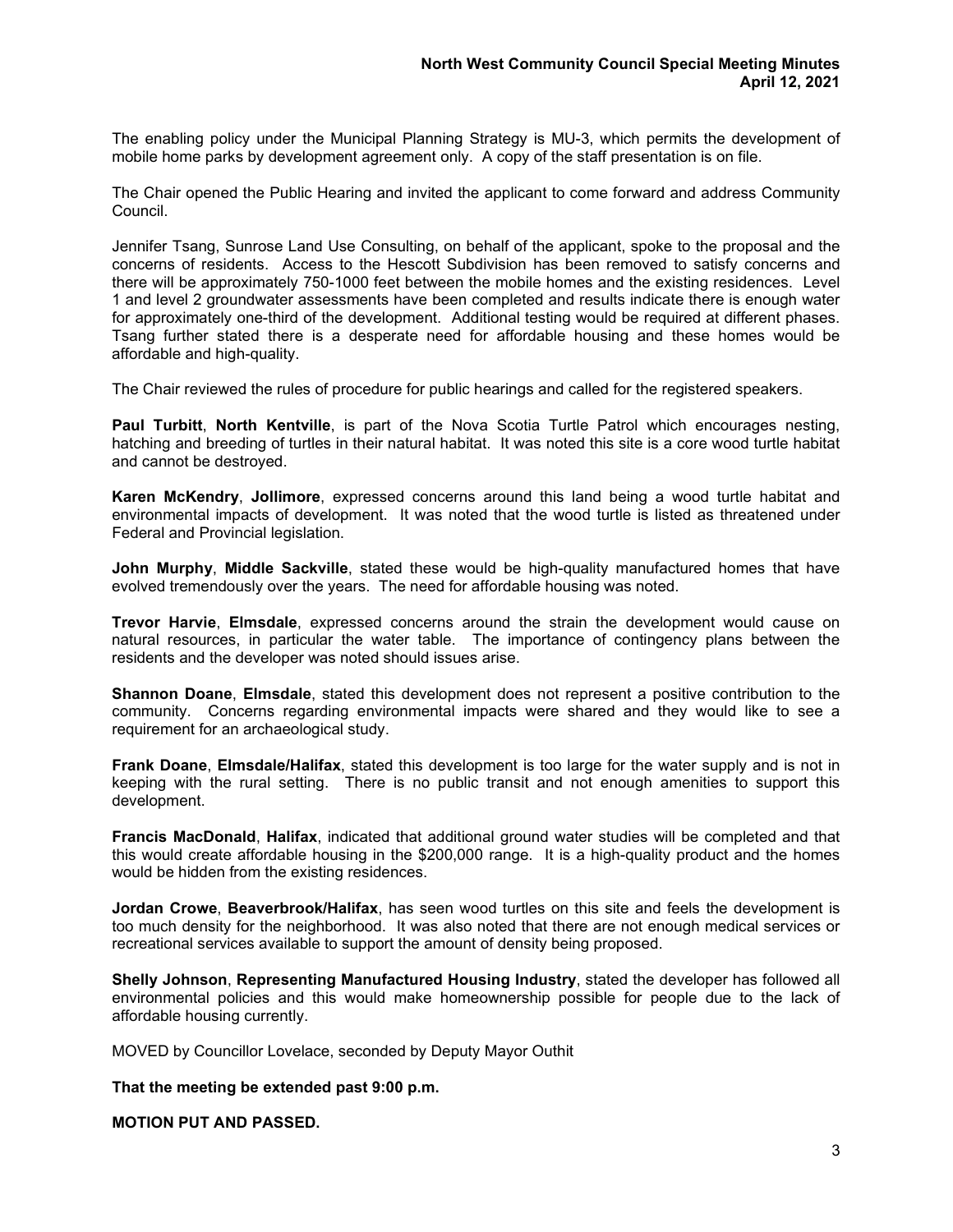**Valerie Peori**, **Beaverbrook/Elmsdale**, expressed concerns around the lack of pedestrian safety, fire services and police services.

**Arneldo Peori**, **Beaverbrook/Elmsdale**, echoed concerns around the water table.

**Gary Meade**, **Hubley**, lives in a manufactured home in Foxwood and loves the fact that they are a source of affordable housing. It was noted that local businesses would benefit from the additional density and that it would a source of tax revenue for HRM.

**Karen Rudman**, **Beaverbrook**, stated that the schools in the area cannot support the additional density and expressed concerns regarding the displacement of wildlife, the lack of public transit and lack of family doctors in the area.

In response to the speakers, Jennifer Tsang indicated that drilling a well can be hit or miss as water tables are not consistent, discussions are taking place with the Province regarding the wood turtle habitat and the conservation involved. It was also noted these lands are not marked for protection and are allowed to be developed.

MOVED by Deputy Mayor Outhit, seconded by Councillor Blackburn

#### **THAT the public hearing be closed.**

#### **MOTION PUT AND PASSED.**

MOVED by Deputy Mayor Outhit, seconded by Cathy Deagle Gammon

**THAT the meeting be extended past 10:00 p.m.**

#### **MOTION PUT AND PASSED.**

MOVED by Councillor Deagle Gammon, seconded by Councillor Blackburn

#### **THAT North West Community Council:**

**1. Approve the proposed development agreement, which shall be substantially of the same form as set out in Attachment A of the supplemental staff report dated February 22, 2021; and 2. Require the development agreement be signed by the property owner within 240 days, or any extension thereof granted by Council on request of the property owner, from the date of final approval by Council and any other bodies as necessary, including applicable appeal periods, whichever is later; otherwise this approval will be void and obligations arising hereunder shall be at an end.**

Community Council indicated that this has been a difficult process and that residents' voices have been heard. The product is not the issue, the biggest concern is the impacts on the water table. The need for affordable housing in the area was acknowledged.

#### **MOTION PUT AND PASSED. (3 in favour, 2 against)**

In favour: Councillor Russell, Councillor Blackburn and Councillor Lovelace

Against: Councillor Deagle Gammon and Deputy Mayor Outhit

**10.2 VARIANCE APPEAL HEARINGS - NONE 11. CORRESPONDENCE, PETITIONS & DELEGATIONS 11.1 Correspondence**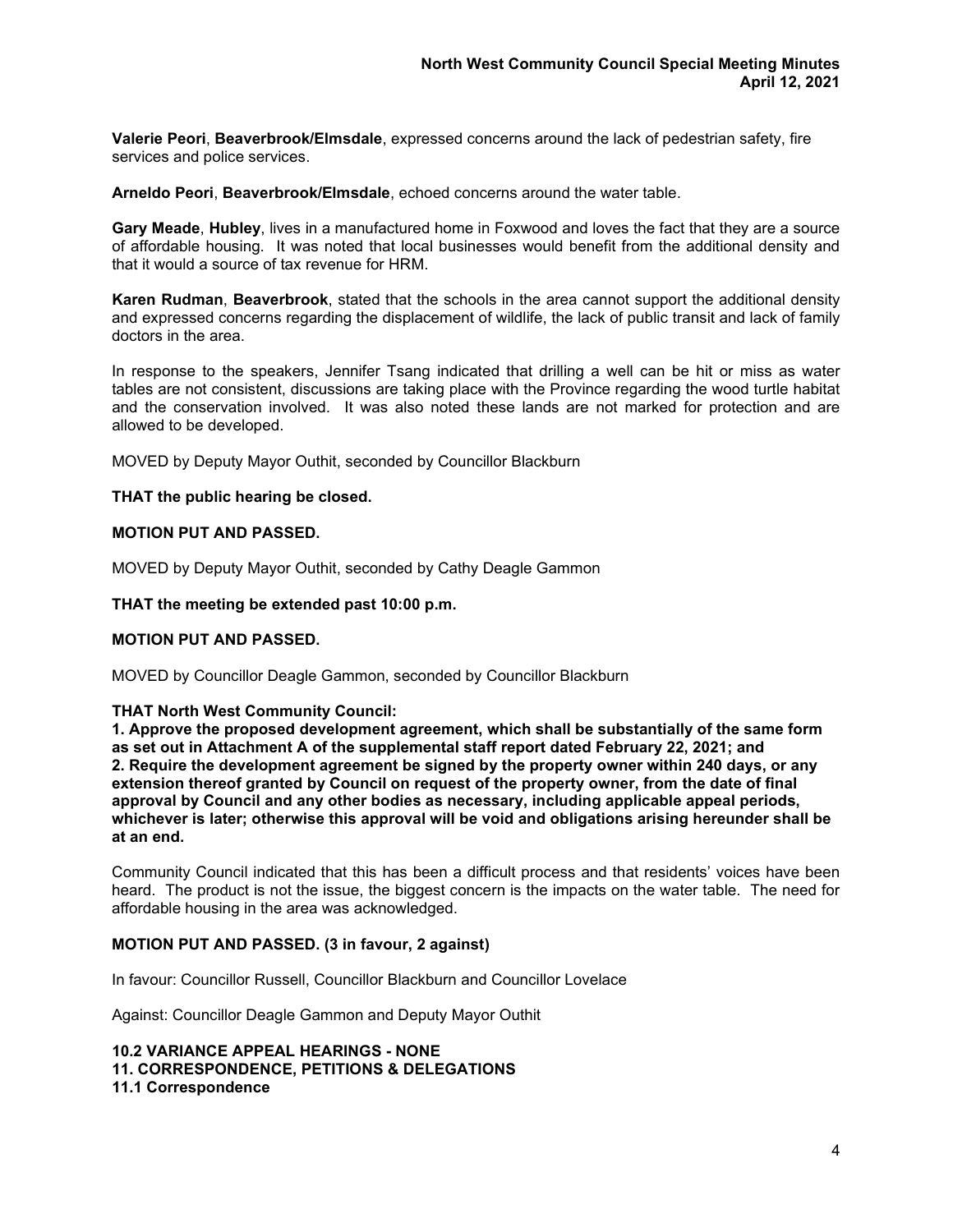The Legislative Assistant noted that correspondence was received for item 10.1.1. This correspondence was circulated to the Committee.

For a detailed list of correspondence received refer to the specific agenda item.

**11.2 Petitions - none 11.3 Presentations - none**

#### **12. INFORMATION ITEMS BROUGHT FORWARD – NONE 13. REPORTS 13.1 STAFF 13.1.1 Case 21355 Berryhill DA Middle Sackville**

The following was before Community Council:

• Staff recommendation report dated March 4, 2021

MOVED by Councillor Blackburn, seconded by Councillor Lovelace

**THAT North West Community Council give notice of motion to consider the proposed development agreement, as set out in Attachment A of the staff report dated March 4, 2021, to enable a 167-unit residential subdivision between Lively Road and Wilson Lake Drive in Middle Sackville and schedule a public hearing.**

### **MOTION PUT AND PASSED.**

### **13.1.2 Case 23111 LUB Amend MU-1 Mixed Use Zone Lucasville**

The following was before Community Council:

• Staff recommendation report dated February 17, 2021

MOVED by Councillor Blackburn, seconded by Councillor Lovelace

**THAT North West Community Council give First Reading to consider approval of the proposed amendment to the Land Use By law for Beaver Bank, Hammonds Plains and Upper Sackville as set out in Attachment A of the staff report dated February 17, 2021, to add a School Bus Yard to the list of permitted uses in the MU-1 (Mixed Use) Zone, and schedule a public hearing.**

**MOTION PUT AND PASSED.**

### **13.2 MEMBERS OF NORTH WEST COMMUNITY COUNCIL**

**14. MOTIONS - NONE 15. IN CAMERA (IN PRIVATE) – NONE 16. ADDED ITEMS 16.1 Councillor Lovelace - Changes to Beaver Bank, Hammonds Plains and Upper Sackville LUB**

MOVED by Councillor Lovelace, seconded by Deputy Mayor Outhit

**That the North West Community Council request a staff report to consider amending the Beaver Bank, Hammonds Plains and Upper Sackville Land Use Bylaw under MU-1 zoning to allow for additional uses for children beyond daycare and education. The report should also consider creation of a new category(ies) within the MU-1 zoning to allow for businesses supporting children's developmental activities.**

**MOTION PUT AND PASSED.**

**17. NOTICES OF MOTION - NONE**